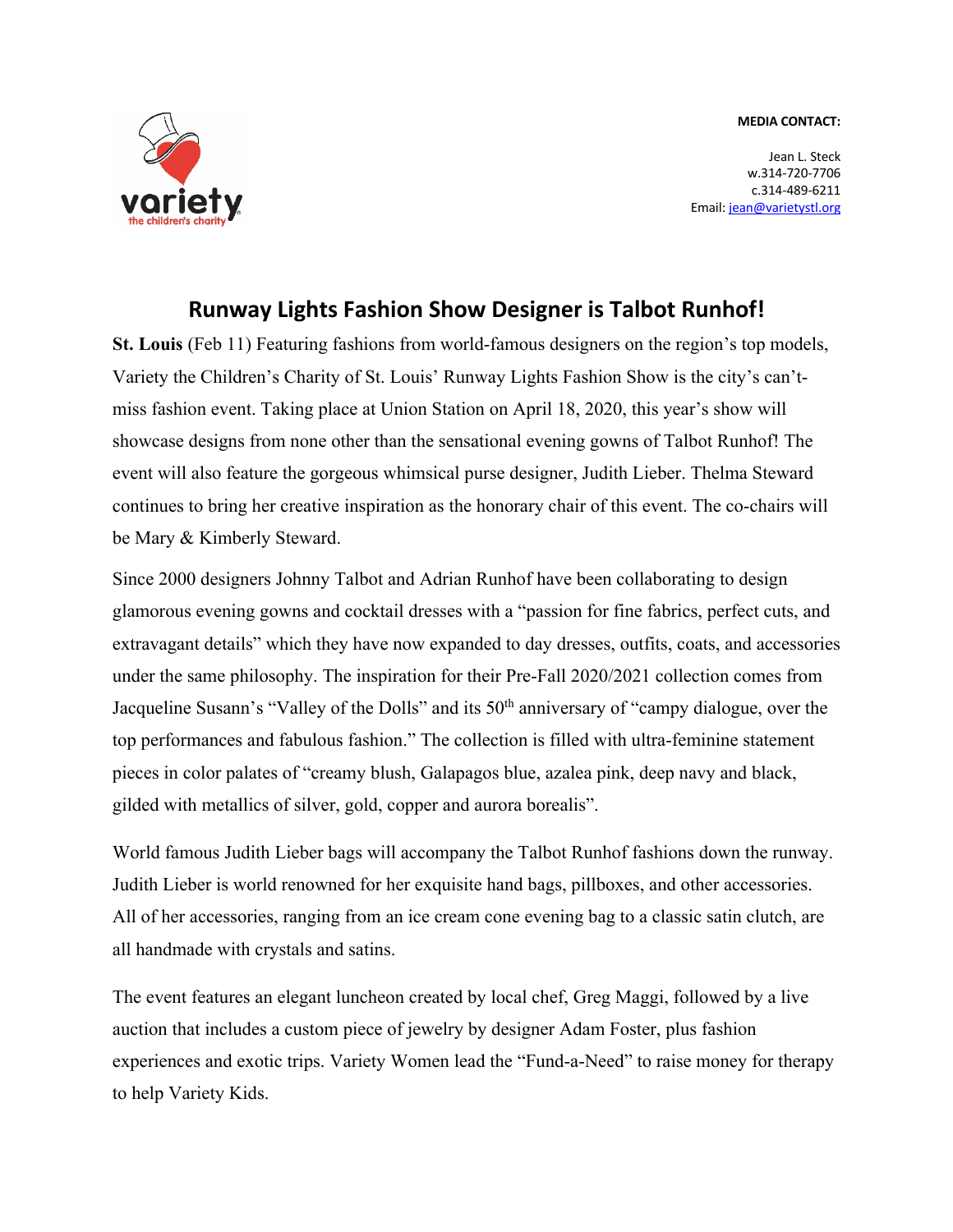To top the event off, Ameren Power Kids will join professional models on the runway to demonstrate the independence and freedom provided by their power wheelchairs while wearing their own couture dresses designed by Talbot Runhof .

Chaired by Thelma Steward, Runway Lights is underwritten by the Steward Family Foundation and World Wide Technology, and supported by Neiman Marcus. Because of their generosity, all proceeds from the event benefit Variety St. Louis.

To reserve your spot at St Louis' most sought-after fashion event--tickets start at \$120 and can be purchased at: https://varietystl.org/RunwayLights

Further information: mary@varietystl.org

## **About Talbot Runhof**

The Pre-Fall 2020/2021 collection is based on Jacqueline Susann's sensational best seller "The Valley of the Dolls" having recently celebrated its 50th anniversary of campy dialogue, over-the-top performances and fabulous fashions. This is a savvy collection of ultra-feminine statement blouses and palazzo pants, dresses with matching coats, tuxedos, power suits and jumpsuits, cocktail outfits and red-carpet gowns... everything the modern woman needs to maneuver in the modern world. voile jersey, sequins, velvet, crêpe, double satin duchesse and jacquard... in a color palette of creamy blush, Galapagos blue, azalea pink, deep navy and black... gilded with metallics of silver, gold, copper and aurora borealis.

### **About Judith Lieber bags**

World famous Judith Lieber bags will accompany the Talbot Runhof fashions down the runway. Judith Lieber is world renowned for her exquisite hand bags, pillboxes, and other accessories. All of her accessories, ranging from an ice cream cone evening bag to a classic satin clutch are all handmade with crystals and satins.